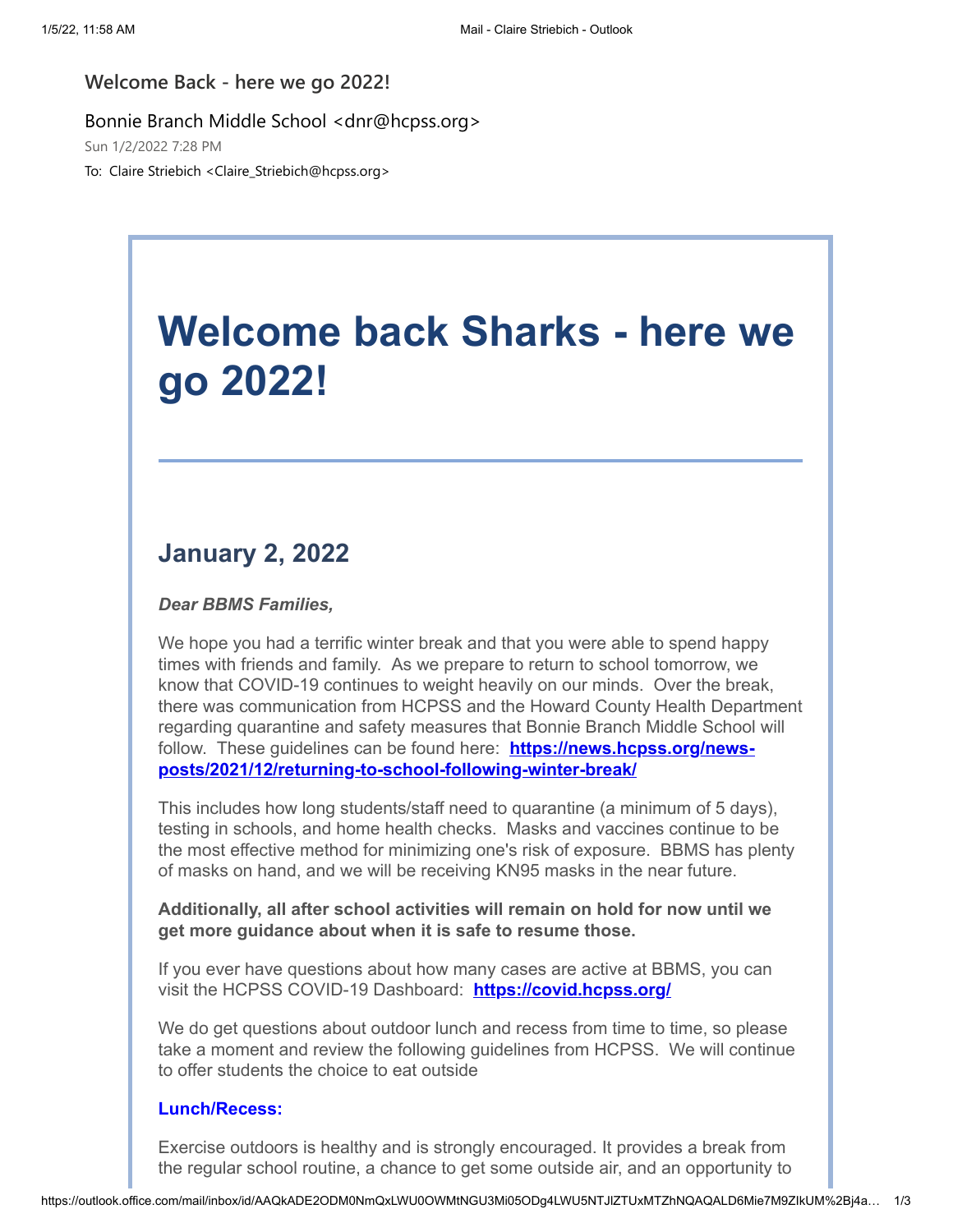burn off excess energy. If conditions preclude the full recess time, even a five minute break can revitalize children and prepare them for more sitting and academic learning.

Children are expected to wear clothing appropriate for forecasted conditions when participating in recess, outdoor lunch, or other outside activities. The decision to go out or stay in for recess is the decision of the administrator at individual schools. On rare occasions due to extreme weather, a decision may be made at the school system level.

**The following factors are considered in determining if recess, outdoor eating, physical education, or any other outdoor activity is to be held outside:**

- Temperature and humidity
- Wind chill
- Heat index and air quality
- Age of students
- Length of time outdoors
- Adequacy of the children's clothing
- Condition of the playground
- Falling precipitation (more than a sprinkle or mist)
- Thunder and lightning

**Generally, it is assumed that students will be outside for recess, outdoor eating, physical education, and/or other outdoor activities when the temperature combined with the wind chill is not less than 20 degrees Fahrenheit or the heat index reading is less than 95.**

Children with certain health conditions may need special accommodations during extremely hot or cold weather. Parents of those children should provide medical documentation and may be consulted to determine if other arrangements are necessary. During hot weather, teachers should provide students a water break before and after recess. Additionally, any student who shows signs of heat exhaustion or overheating should be allowed a water break during recess.

As always, please reach out to us if you have any questions about school policies or if you have concerns about any procedures in place. We are here to provide the safest possible environment for learning for everyone and appreciate your help and support in making this possible.

*Go SHARKS!*

*Dr. Cockley, Principal*

**Bonnie Branch Middle School |** 4979 Ilchester Road Ellicott City, MD 21043 | (410) 313-2580 | [bbms.hcpss.org](https://nam10.safelinks.protection.outlook.com/?url=http%3A%2F%2Ftrack.spe.schoolmessenger.com%2Ff%2Fa%2F9UHZkU2Wc5AeRINK6Yw_gQ~~%2FAAAAAQA~%2FRgRjs3bEP0QWaHR0cDovL2JibXMuaGNwc3Mub3JnL1cHc2Nob29sbUIKYc9EQ9JhgIAjjlIaY2xhaXJlX3N0cmllYmljaEBoY3Bzcy5vcmdYBAAAAAE~&data=04%7C01%7Cclaire_striebich%40hcpss.org%7C9ba5f6d0fb68414edc7308d9ce50057c%7C96a9ac4c477e4dada2b28ad3fc46790b%7C1%7C0%7C637767665370860567%7CUnknown%7CTWFpbGZsb3d8eyJWIjoiMC4wLjAwMDAiLCJQIjoiV2luMzIiLCJBTiI6Ik1haWwiLCJXVCI6Mn0%3D%7C3000&sdata=15BK%2BDujUNYx1fnm%2FL8YnstO6GXQ8iM%2BbZWe%2FOSOleU%3D&reserved=0)